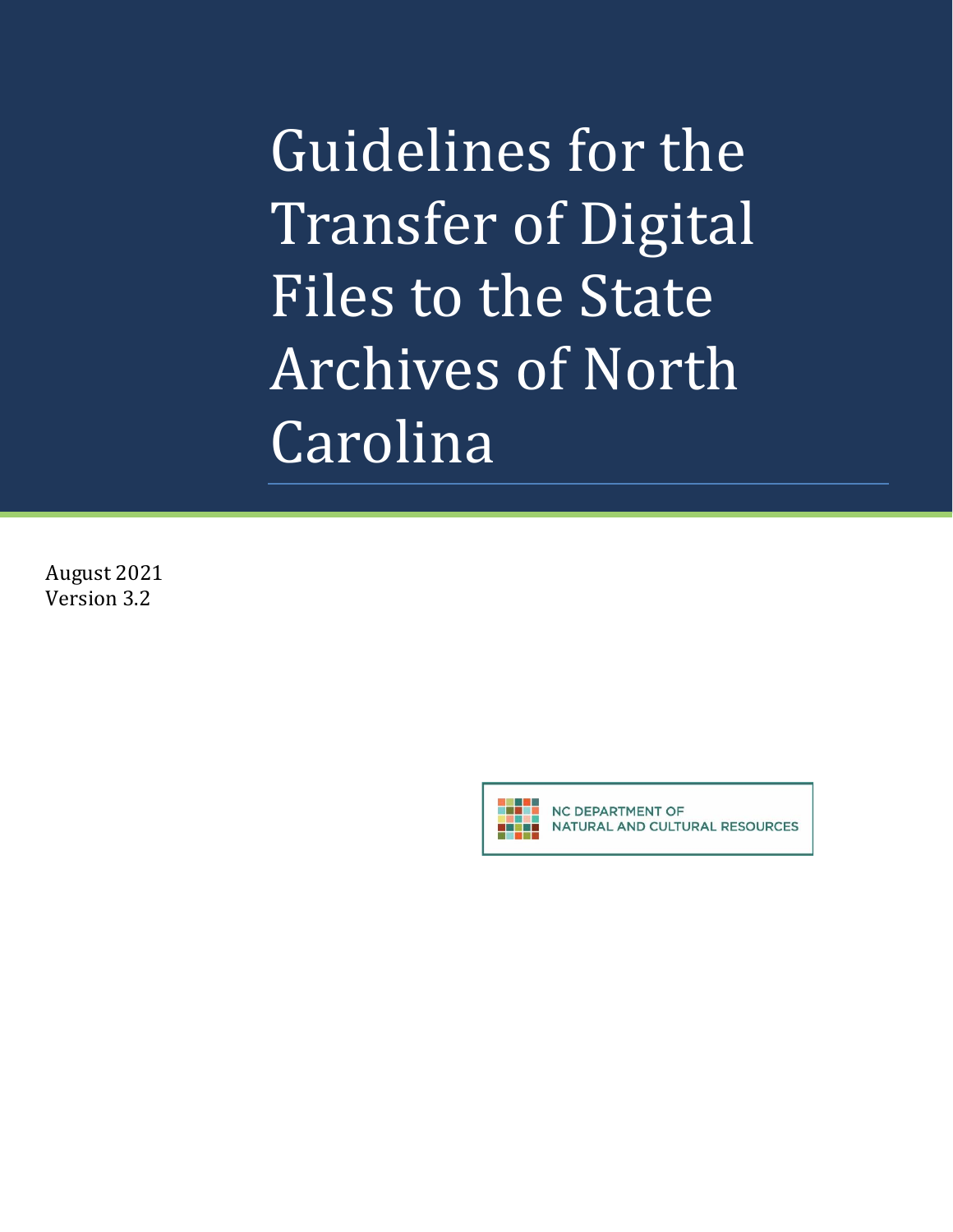

## Digital File Transfer Guidelines |

# **Contents**

|  | 1.  |  |  |
|--|-----|--|--|
|  | 2.  |  |  |
|  | 3.  |  |  |
|  |     |  |  |
|  | 4.  |  |  |
|  | 5.  |  |  |
|  | 6.  |  |  |
|  | 7.  |  |  |
|  | 8.  |  |  |
|  |     |  |  |
|  | 9.  |  |  |
|  | 10. |  |  |
|  | 11. |  |  |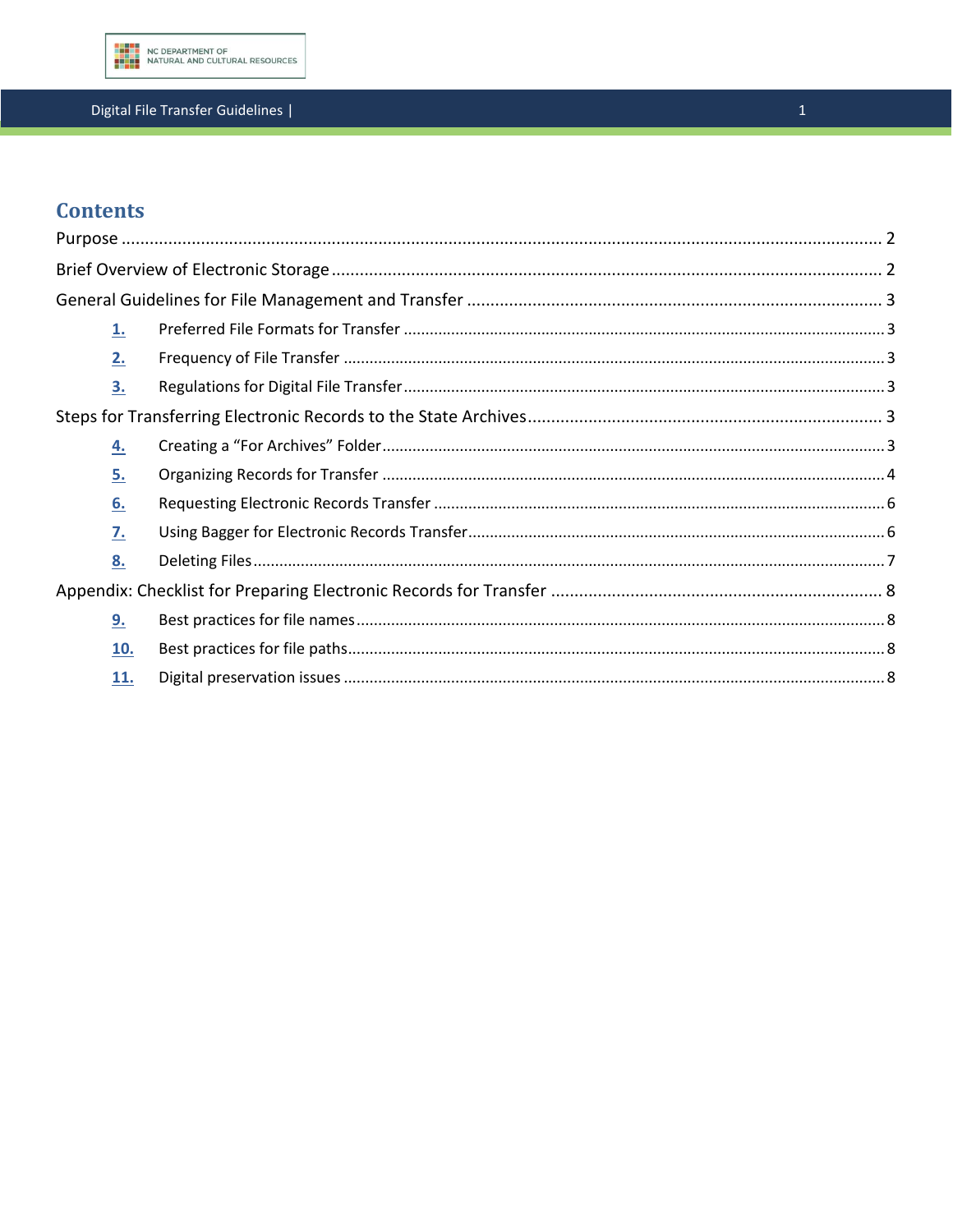#### Digital File Transfer Guidelines | 2

## <span id="page-2-0"></span>**Purpose**

The State Archives of North Carolina houses records, papers, photographs, and other materials of enduring value that document citizen rights, government actions and interactions with the citizenry, and reflect change over time. As society shifts from a paper-based to a digital world, the State Archives of North Carolina will continue to be the custodian of permanent archival records and materials, regardless of physical form or characteristics.<sup>1</sup> General Statute §121 designates the Department of Natural and Cultural Resources as the "archival and historical agency of the State of North Carolina" and further defines the powers and duties of the agency.<sup>2</sup> In this role, the State Archives receives records and materials of enduring value from state agencies, local government, and private individuals and entities. In the world of electronic records, it is imperative to ensure that these records and collections transfer via a method that maintains the authenticity of the original files.

This guide will assist with the transfer of electronic records identified for permanent retention to the custody of the State Archives, as prescribed on the approved retention schedule.<sup>3</sup> It provides an overview of best practices for preparing electronic records for transfer, including the most appropriate file names and formats. This document also provides instructions about the tools used for file transfer and the steps that should be taken to ensure a smooth transfer process.

## <span id="page-2-1"></span>**Brief Overview of Electronic Storage**

Electronic files, by nature, are fragile and subject to alteration, either through human action or through corruption of data known as "bit rot." They require constant care to ensure that the data they contain is preserved. A good digital preservation program protects records against data decay, obsolescence from ever-changing technologies, hardware failure, and natural or human disaster.

The North Carolina Digital Repository, jointly managed by the State Archives and the State Library, provides digital preservation and long-term storage for electronic records and publications with enduring historical value. The records kept in the Digital Repository are state and local government records scheduled for permanent retention in the custody of the State Archives, as well as permanent state agency publications managed by the State Library. **The State Archives does not provide temporary security storage for electronic records.**

Each agency must adhere to the records retention and disposition schedule and to the recommendations of the assigned records analyst. Records that have permanent value should have a disposition instruction to transfer them to the custody of the State Archives. To contact your records analyst, please see the Directory of Records Management Analysts.<sup>4</sup>

<sup>&</sup>lt;sup>1</sup> North Carolina General Assembly, "General Statutes, G. S. 132.". [http://www.ncleg.net/gascripts/statutes/statutelookup.pl?statute=132,](http://www.ncleg.net/gascripts/statutes/statutelookup.pl?statute=132) accessed April 19, 2018.

<sup>2</sup> North Carolina General Assembly, "General Statutes, G. S. 121.". [http://www.ncleg.net/gascripts/statutes/statutelookup.pl?statute=121,](http://www.ncleg.net/gascripts/statutes/statutelookup.pl?statute=121) accessed April 19, 2018.

<sup>&</sup>lt;sup>3</sup> For the Functional Schedule for North Carolina State Agencies, se[e https://archives.ncdcr.gov/government/retention](https://archives.ncdcr.gov/government/retention-schedules/state-agency-schedules/functional-schedule-north-carolina-state)[schedules/state-agency-schedules/functional-schedule-north-carolina-state.](https://archives.ncdcr.gov/government/retention-schedules/state-agency-schedules/functional-schedule-north-carolina-state) For local government schedules, see [https://archives.ncdcr.gov/government/retention-schedules/local-government-schedules.](https://archives.ncdcr.gov/government/retention-schedules/local-government-schedules)

<sup>&</sup>lt;sup>4</sup> For state agencies, see [https://archives.ncdcr.gov/government/retention-schedules/state-agency-schedules/records-analysts](https://archives.ncdcr.gov/government/retention-schedules/state-agency-schedules/records-analysts-state-agencies)[state-agencies.](https://archives.ncdcr.gov/government/retention-schedules/state-agency-schedules/records-analysts-state-agencies) For local agencies, see [https://archives.ncdcr.gov/government/records-management-services-and-training/local](https://archives.ncdcr.gov/government/records-management-services-and-training/local-records-services-and-training)[records-services-and-training.](https://archives.ncdcr.gov/government/records-management-services-and-training/local-records-services-and-training)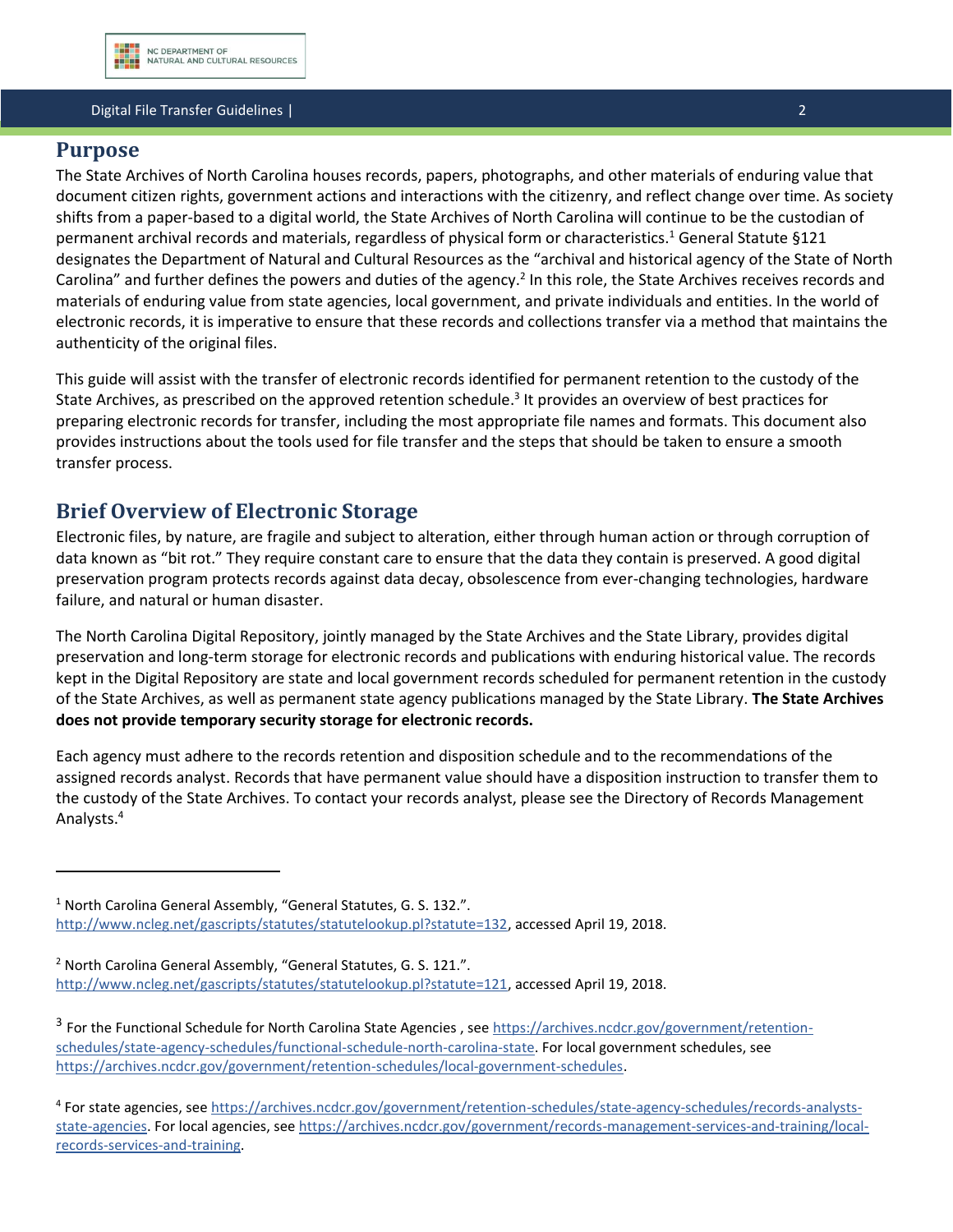

#### Digital File Transfer Guidelines | 3

## <span id="page-3-0"></span>**General Guidelines for File Management and Transfer**

## <span id="page-3-1"></span>**Preferred File Formats for Transfer**

The State Archives of North Carolina (SANC) has guidelines on preferred file formats recommended for records transfer, which were selected because they are sustainable for future use, are widely supported for access and functionality, and can support a variety of uses and needs.<sup>5</sup> These formats are considered the best suited for preserving data through future technological changes. If you have file formats that are not listed or cannot be converted to the preferred file format, please contact your records management analyst prior to transfer.

## <span id="page-3-2"></span>**Frequency of File Transfer**

A regular schedule for transfers of digital records is important to ensure that the data they contain remains accessible. Preservation actions performed by SANC ensure that files are authentic and remain accessible well into the future. It is recommended that agencies should consult their records retention schedule and their records analyst to determine frequency of transfer.

## <span id="page-3-3"></span>**Regulations for Digital File Transfer**

The North Carolina Administrative Code Title 7, Chapter 4, Subchapter M, Section .0503 includes the following information on transferring electronic records: **<sup>6</sup>**

- **1.** The custodian will create a checksum for each file transferred using a DNCR-approved hash algorithm and include this information with the transfer (accomplished by using Bagger tool).
- **2.** The custodian of the electronic records must check them for computer viruses.
- **3.** The file's metadata should also be included in the transfer.<sup>7</sup>

See also the checklist for preparing electronic records for transfer at the end of this document.

## <span id="page-3-4"></span>**Steps for Transferring Electronic Records to the State Archives**

## <span id="page-3-5"></span>**Creating a "For Archives" Folder**

It is not necessary to transfer all your digital files or every draft of a single file. Instead, records custodians should create a "For Archives" folder on a shared drive and move the final copy of the records scheduled for transfer to the "For Archives" folder. The State Archives will not take drafts or additional copies of records. The SANC recommends that this "For Archives" folder be organized into sub-folders with the Item Number from the Records Retention and Disposition

**<sup>5</sup>** <https://archives.ncdcr.gov/documents/file-formats-transfer-electronic-records-state-archives-north-carolina>**;** [http://www.digitalpreservation.gov/formats/intro/format\\_eval\\_rel.shtml#factors](http://www.digitalpreservation.gov/formats/intro/format_eval_rel.shtml#factors)

<sup>6</sup> [http://reports.oah.state.nc.us/ncac/title%2007%20-%20natural%20and%20cultural%20resources/chapter%2004%20-](http://reports.oah.state.nc.us/ncac/title%2007%20-%20natural%20and%20cultural%20resources/chapter%2004%20-%20archives%20and%20history/subchapter%20m/07%20ncac%2004m%20.0503.pdf) [%20archives%20and%20history/subchapter%20m/07%20ncac%2004m%20.0503.pdf,](http://reports.oah.state.nc.us/ncac/title%2007%20-%20natural%20and%20cultural%20resources/chapter%2004%20-%20archives%20and%20history/subchapter%20m/07%20ncac%2004m%20.0503.pdf) accessed April 19, 2018.

 $7$  Metadata includes complete and intact e-mail header information, sidecar metadata (any other files containing information about the file), spreadsheets or databases used to track a project or file, and any information created by geolocation data or an image editing program. For more information on metadata see: [https://archives.ncdcr.gov/documents/metadata-public-record-north](https://archives.ncdcr.gov/documents/metadata-public-record-north-carolina-best-practices-guidelines-its-retention-and)[carolina-best-practices-guidelines-its-retention-and](https://archives.ncdcr.gov/documents/metadata-public-record-north-carolina-best-practices-guidelines-its-retention-and)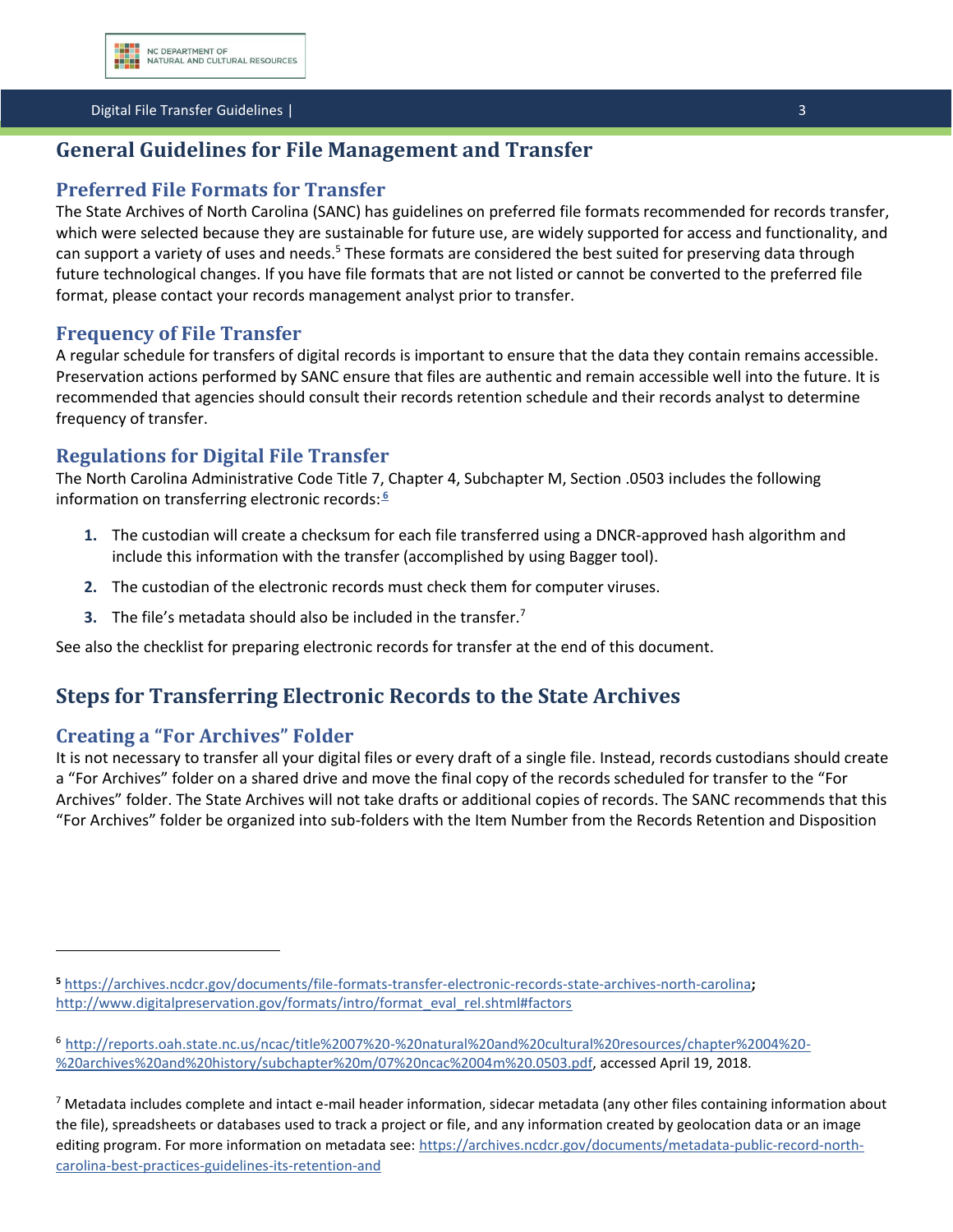

#### Digital File Transfer Guidelines | 4

Schedule serving as the folder name. If you are having difficulty locating the Item Number, you can contact your chief records officer or records management analyst for assistance.<sup>8</sup>

### <span id="page-4-0"></span>**Organizing Records for Transfer**

When copying your records into the "For Archives" folder, the sub-folders structure should be organized by the Item Number on your retention schedule. The next level should match your agency's filing system. Please note that while the Windows 10 operating system supports file paths longer than 255 characters, older versions of Windows do not and **it is strongly recommended to keep path length within this limit,** or they will likely become inaccessible. The file path begins with the drive name, includes any folders and ends with the filename (for example, C:\Example\path.txt). As you organize your records for transfer, please check that long file names and deeply nested folders do not result in a path over the limit, as they will not be able to transfer to the Archives. Please consult with your IT department if you have difficulty with long file paths or other technical issues. If you have any questions about organizing your file structure, please contact your records analyst.

#### **Accessibility**

Records should not be password-protected, encrypted, or have other digital rights management that prevents the document from being opened. If the encryption key or password are lost the files will remain inaccessible to future users and cannot serve their documentary purpose or be properly preserved. Agencies should confirm that records are accessible (i.e., able to be opened) prior to transfer.

#### **Confidentiality**

If confidential or restricted data exists in the transfer, the agency should inform the records analyst and specify the data, as well as indicating its presence on the transfer form. One option is to nest a folder labeled "confidential" or "restricted" within each item number. Alternatively, you can include a readme.txt file or MS Word file that contains a description of the confidential or restricted records. If transferring the contents of a database with confidential or restricted information, the transfer should include the database index including a listing and description of the confidential fields. The bag name should contain the word CONFIDENTIAL or RESTRICTED, for example 20180509\_Item\_47359\_CONFIDENTIAL. See below for more information on using the Bagger tool to package files for transfer.

#### **File Organization Examples:**

This is an example of the suggested filing structure. The "For Archives" folder should be located with the rest of the files for your agency/division.

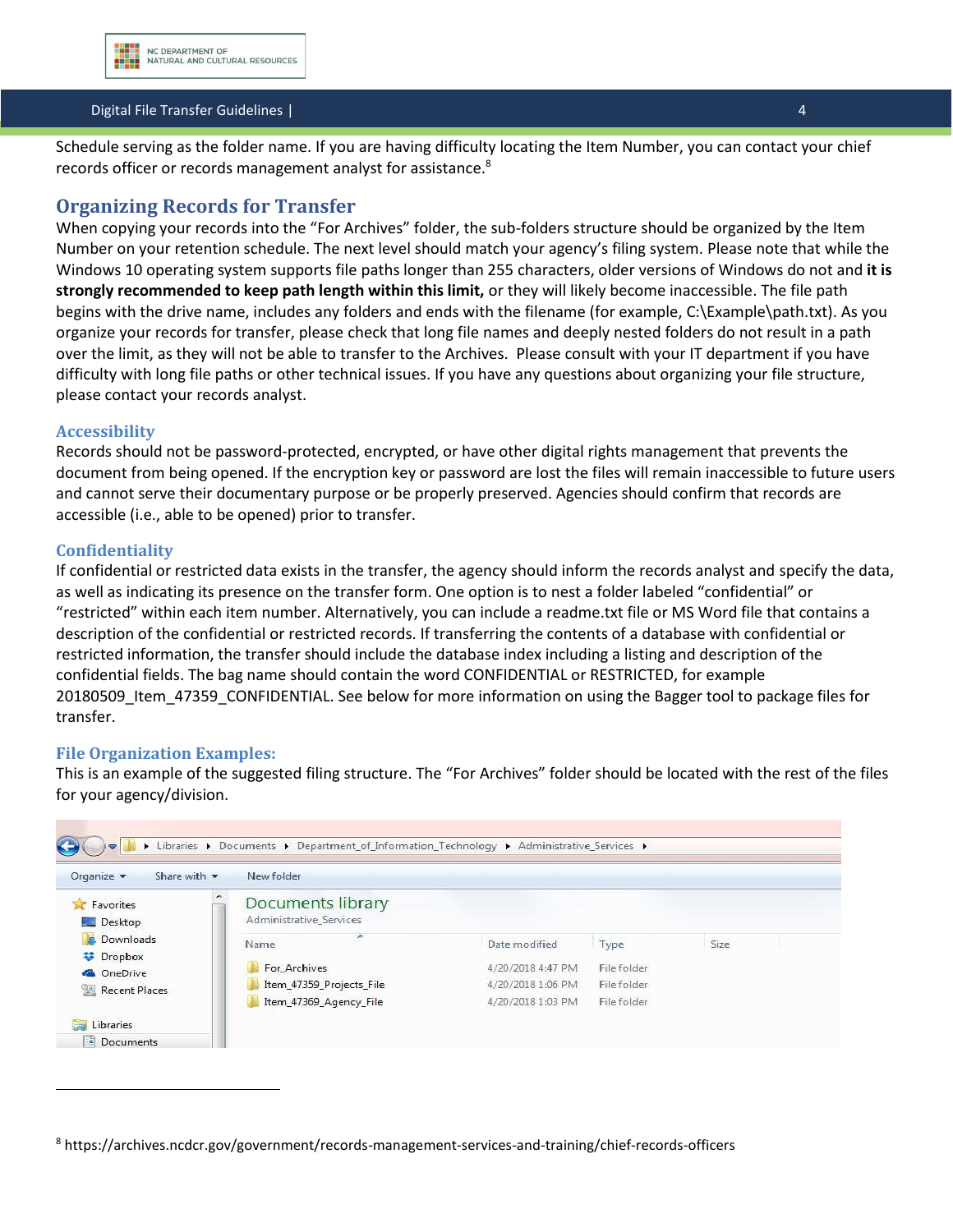

#### Digital File Transfer Guidelines | 5

5

Within the "For Archives" folder, files should be organized according to the Item Number on your retention schedule. The retention schedule will tell you which types of files should be placed in each folder.



Within each item number folder, files should be structured the same way your agency organizes files in active use.



Electronic files need to be named accurately and consistently so that they are identifiable and accessible. This practice is necessary for administrative use, public access, and maintaining confidentiality. A good file name should include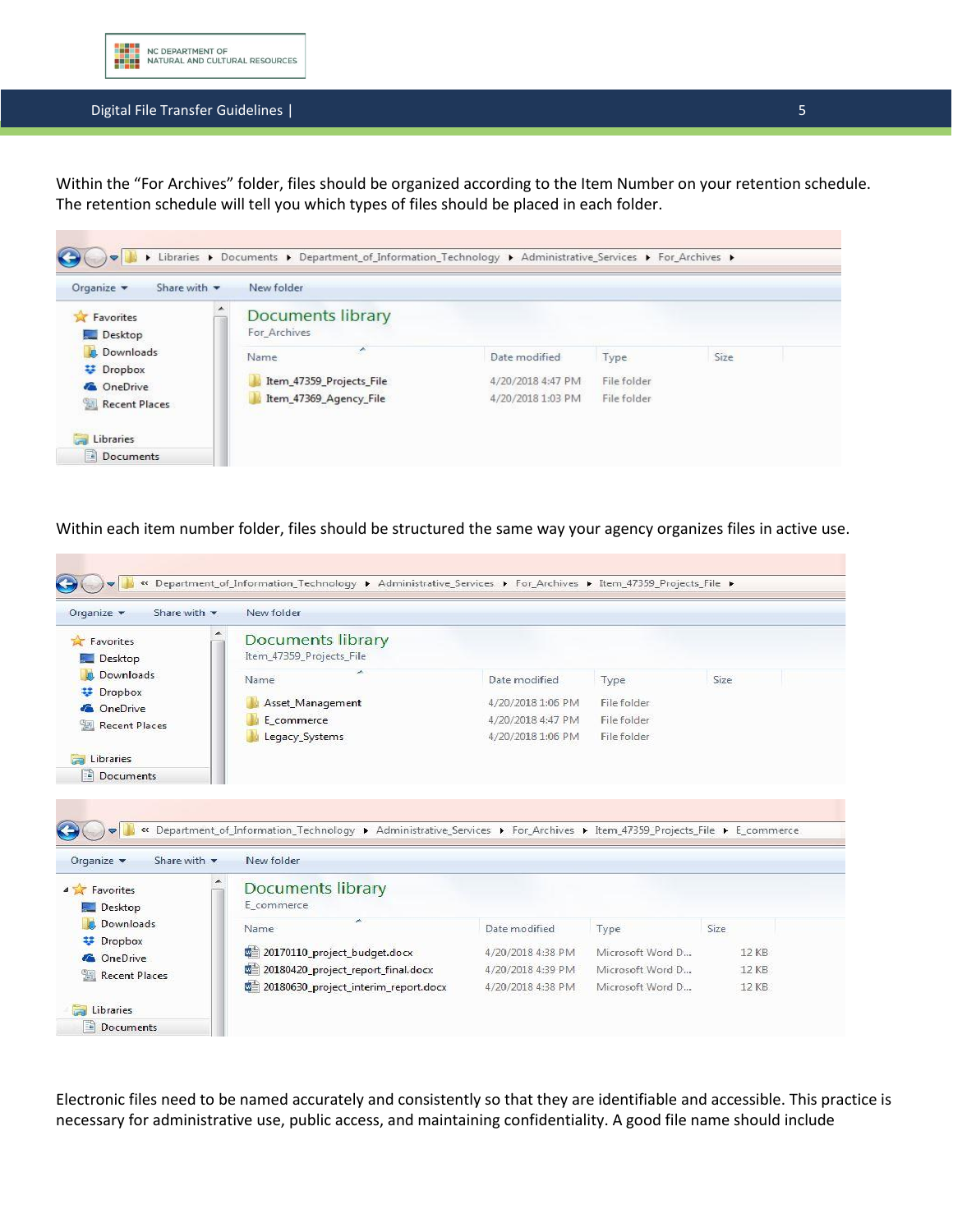

#### Digital File Transfer Guidelines | 6

consistently formatted dates, all necessary descriptive information, and the version of the file. It should also be concise, bearing in mind the 255 character limit for file paths. See our instructions on good-file naming practices.<sup>9</sup>

### <span id="page-6-0"></span>**Requesting Electronic Records Transfer**

Please contact your agency's records analyst before beginning the transfer process and complete the State Agency Electronic Records Transfer Form RC-2D or State Agency Email Transfer Form RC-2D-E. <sup>10</sup> **Remember to note any confidentiality, file format, accessibility, or other preservation concerns on the form.** 

### <span id="page-6-1"></span>**Using Bagger for Electronic Records Transfer**

The State Archives takes responsibility for the devices and tools used to transfer and authenticate the electronic files and is committed to working with state and local government offices and private donors during the transfer process. In this way, the State Archives can certify the records and files in its repository as true, unchanged, and authentic. Per the Administrative Code 07 NCAC 04M.0503, SANC uses a data transfer and authentication tool to transfer records. Currently SANC uses Bagger, a tool developed by the Library of Congress to verify the integrity and authenticity of electronic records prior to and after they have been transferred. The Bagger tool performs the following functions:

- Packages files into a single directory
- Creates a manifest of checksums (unique identifiers) for each file
- Creates a subdirectory that contains the actual files and data
- Packages the file structure of an entire directory (called a "bag")

By using Bagger, SANC can validate the records' integrity, confirm that the files are unchanged bit-for-bit by the transfer, and by capturing the file structure allow SANC to identify and store the files following the transfer. The records can also be validated for auditing purposes or after future transfers by invoking the tool each time the files are moved.

The "data" folder along with the four text files serve as the complete "bag:" two "manifest" files and two "info" files. Once the information transfers, the State Archives will re-run the Bagger program to ensure that the files validate and none of them changed in the transfer process. This way, the archives can prove that it has received the files as they were, bit for bit, on the file system from which they were transferred.

The Bagger software is open-source, well documented, and easy to use. Bagger is built on top of an earlier, commandline tool, BagIt, created for the same purpose. The data sender or depositor creating bags may use either BagIt or Bagger to perform the actions described above. Senders/depositories may choose to use BagIt instead of Bagger in certain types of workflows, such as automation or batch processing. SANC can provide you with flash drives with Bagger already configured, or you may choose to download and configure Bagger on your machine prior to transfer. **For step-by-step instructions about installing and using Bagger, please see our Bagger user guide.**<sup>11</sup>

If agencies have packaged files using the Bagger tool themselves, they should place the bagged files on a portable hard drive or flash drive to be delivered to the State Archives. Please contact your records analyst if you have any questions about how to transfer files.

<sup>&</sup>lt;sup>9</sup> https://archives.ncdcr.gov/documents/best-practices-file-naming

<sup>10</sup> **<https://archives.ncdcr.gov/documents/electronic-records-transfer-rc-2d>**

<sup>11</sup> https://archives.ncdcr.gov/documents/bagger-gui-user-guide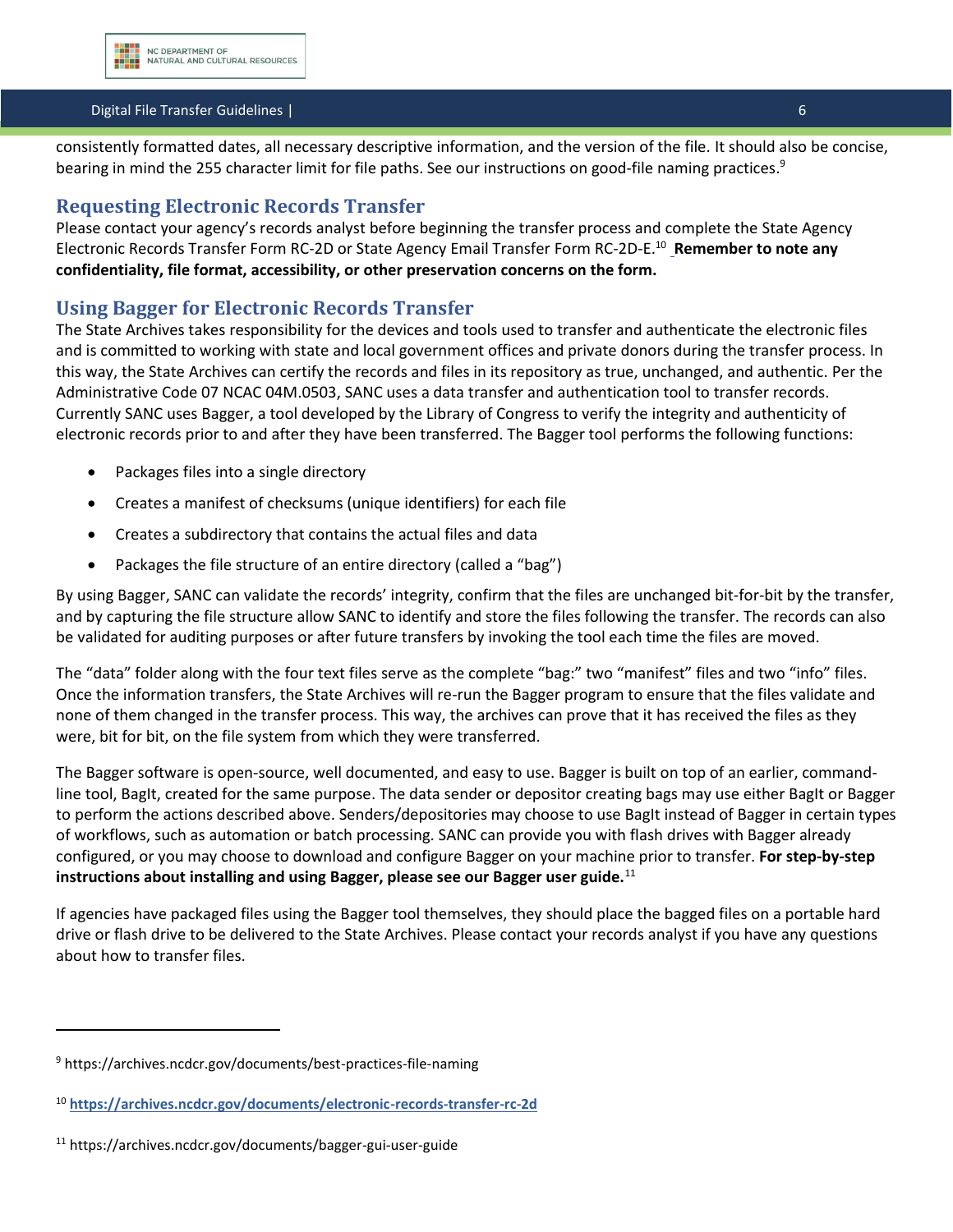

#### Digital File Transfer Guidelines | 7

Bagger must be used prior to file transfer so that the files may be validated after they have been transferred, as required by 07 NCAC 04M.0503. If the files are not bagged before transfer, SANC cannot provide any proof as to their integrity and authenticity. Using Bagger ensures that the records are transferred completely and accurately. If SANC staff finds that the files are corrupted during the transfer, SANC will contact the transferring agency to repeat the process.

For Special Collections acquisitions, it is not always feasible to have files bagged on arrival. In such a case, the State Archives reserves the right to use the Bagger tool once in possession of the files. This will begin the authenticity chain once files transfer into the digital repository.

## <span id="page-7-0"></span>**Deleting Files**

Once State Archives staff has validated the transfer of files, you will be contacted and instructed to delete your copy of the "For Archives" folder. The Administrative Code 07 NCAC 4M. 0510 defines electronic records destruction as overwriting, unlinking and deletion of data and metadata so that they cannot be reconstructed.<sup>12</sup> For more information about records destruction, please contact the State Archives.

<span id="page-7-1"></span>The agency should also retain documentation of the transfer in office permanently as a part of its Records Management File.

<sup>12</sup> http://reports.oah.state.nc.us/ncac/title%2007%20-%20natural%20and%20cultural%20resources/chapter%2004%20- %20archives%20and%20history/subchapter%20m/07%20ncac%2004m%20.0510.pdf